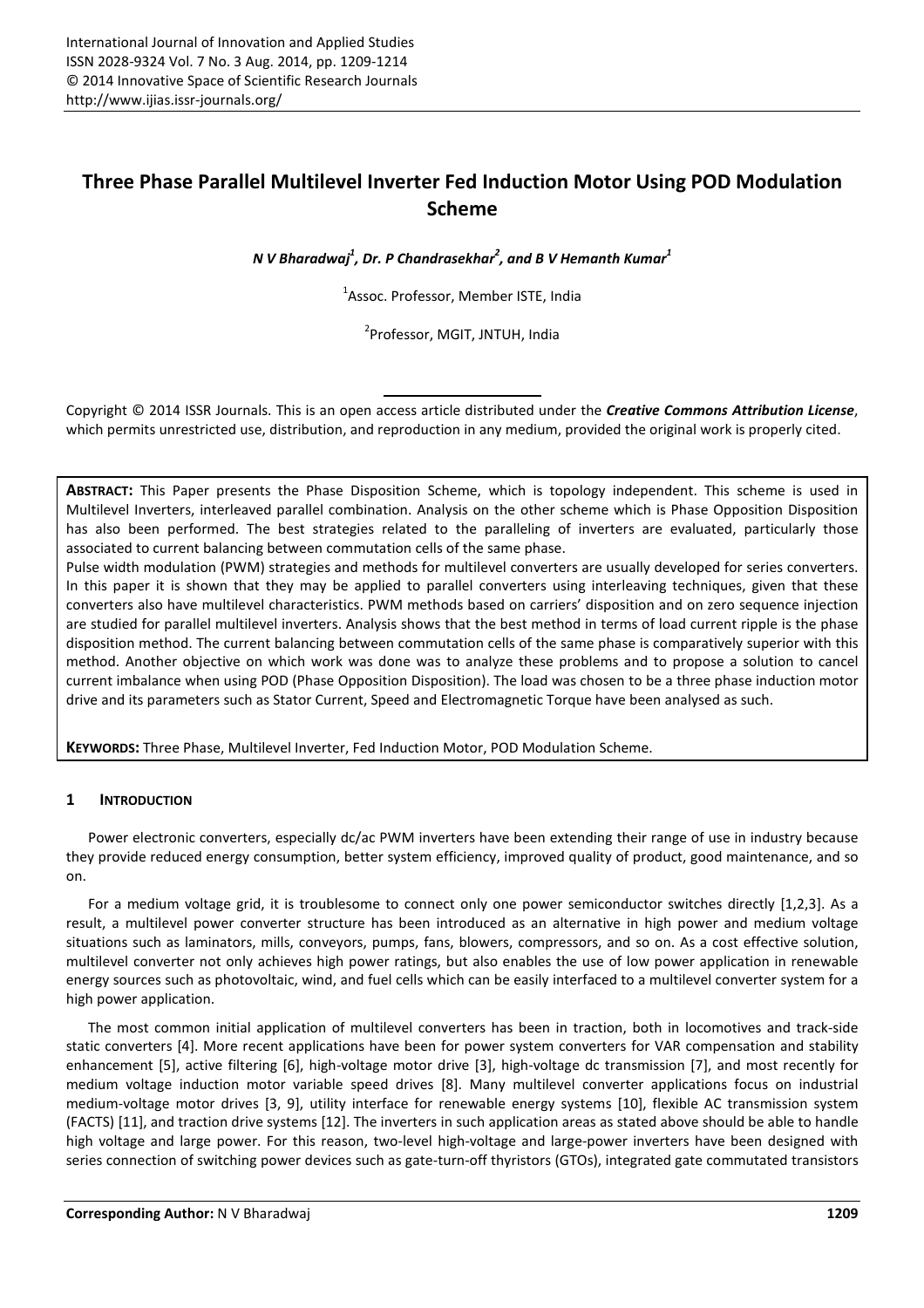(IGCTs), and integrated gate bipolar transistors (IGBTs), because the series connection allows reaching much higher voltages. However**,** the series connection of switching power devices has big problems [13]**,** namely, non equal distribution of applied device voltage across series-connected devices that may make the applied voltage of individual devices much higher than blocking voltage of the devices during transient and steady-state switching operation of devices.

The elementary concept of a multilevel converter to achieve higher power is to use a series of power semiconductor switches with several lower voltage dc sources to perform the power conversion by synthesizing a staircase voltage waveform. Capacitors, batteries, and renewable energy voltage sources can be used as the multiple dc voltage sources. The commutation of the power switches aggregate these multiple dc sources in order to achieve high voltage at the output; however, the rated voltage of the power semiconductor switches depends only upon the rating of the dc voltage sources to which they are connected.

Multilevel converters do have some disadvantages. One particular disadvantage is the greater number of power semiconductor switches needed. Although lower voltage rated switches can be utilized in a multilevel converter, each switch requires a related gate drive circuit. This may cause the overall system to be more expensive and complex. Abundant modulation techniques and control paradigms have been developed for multilevel converters such as sinusoidal pulse width modulation (SPWM), selective harmonic elimination (SHE-PWM), space vector modulation (SVM), and others. In this thesis sinusoidal pulse width modulation (SPWM) is used.

#### **2 PROPOSED CONCEPT**

Multilevel conversion is not a priori limited to voltage source inverter (VSI), but three-phase drives are a huge market, and a lot of effort has been made to optimize the operation of multilevel three-phase VSI. In particular, modulation techniques have been thoroughly investigated, resulting to different options in using the zero sequence component of the reference as a degree of freedom. When it comes to comparing the performance of these different strategies, the approach presented is efficient.

As a first step, it is shown that different dispositions of the carriers are possible for multilevel converters. Then, it can be seen that, unlike other dispositions, phase opposition disposition (POD) optimizes the line-to-line voltage because it makes carrier frequency harmonics as a common mode voltage that cancels out in the line-to-line voltage. For this reason, POD modulation is preferred to other dispositions.

The second benefit is that this carrier-based approach describes, within the same frame, conventional carrier-based strategies, space-vector modulation, and discontinuous modulations (only the variable frequency strategies, like hysteresis and sliding mode control, recalculated strategies, or direct torque control, are left aside).

The third benefit is that this approach is topology independent, which was not always the case in previous literature. For example, it has been shown in how POD modulation can be applied to flying capacitor converters. Recently, the interest for parallel connection of commutation cell has grown. Depending on the application, increasing power, using standard modules, increasing the efficiency, or using smaller magnetic components can be the motivation, but due to the development of multilevel converters, interleaved switching is generally chosen or, at least, considered. Interleaving the switching signals of parallel cells reduces the output current ripple and increases the dynamic performance of the converter. However, the parallelization of a high number of commutation cells using regular inductors to connect them is not recommended due to the increase of the current ripple in each cell. To solve this problem, coupled inductors may be used since currents in all cells are magnetically coupled, reducing their amplitude and increasing their frequency.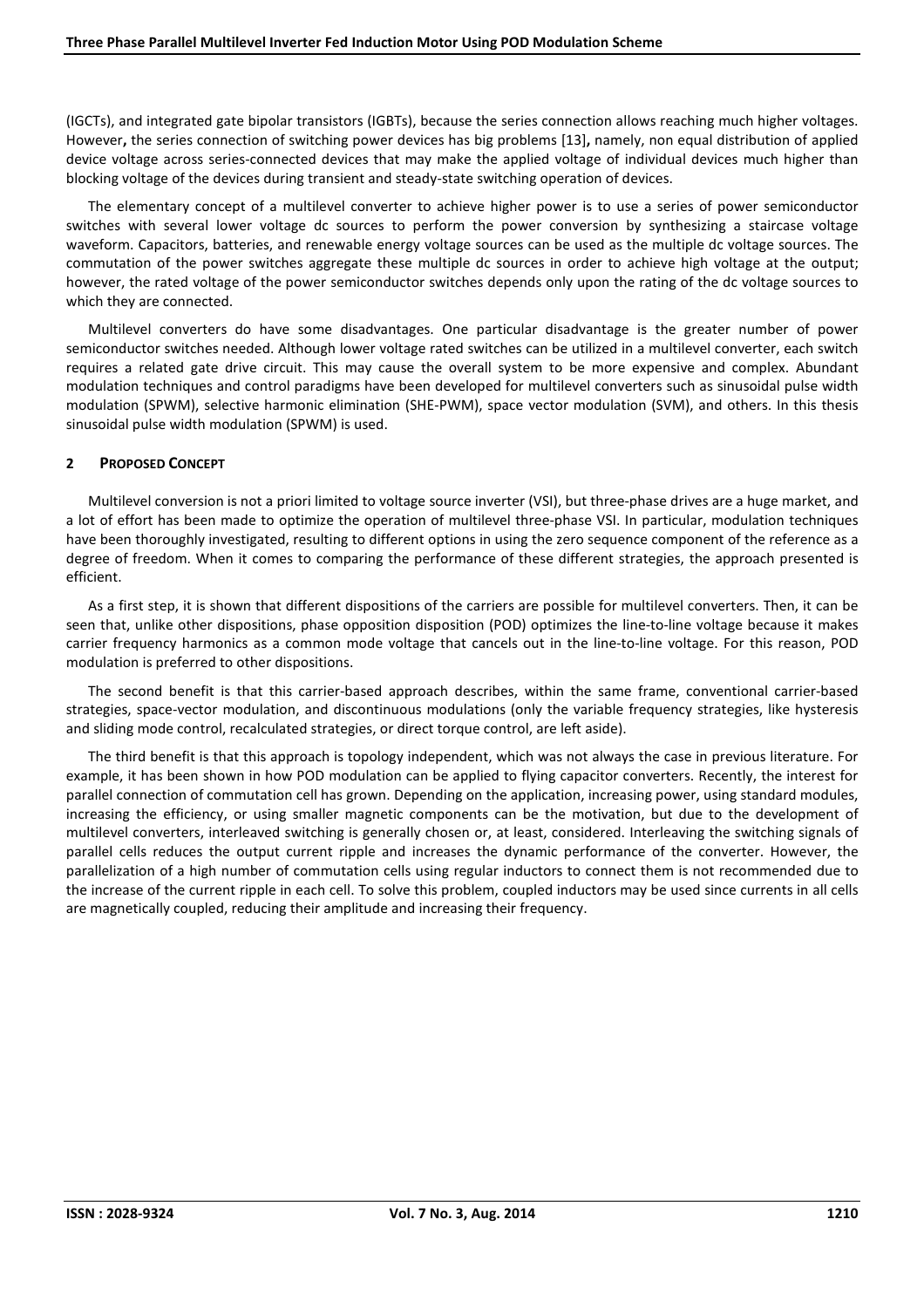

*Fig. 1. Three-phase parallel multilevel inverter* 

#### **3 THREE-PHASE APPLICATION SCHEME**

The system to be analyzed is shown in Fig. 1. It is composed of two three-phase inverters connected in parallel. Each phase (*U, V, W*) is composed of two commutation cells (*a* and *b*) which are connected in parallel through coupled or uncoupled inductors. These inductors (*La* and *Lb*) have self-inductance *L* and mutual inductance *Mab*. The load was chosen to be a three phase induction motor, which represent a machine. The aim of this paper is to present the way to adapt strategies developed for parallel multilevel converters.

#### **4 MODULATION PRINCIPLE**

There are three reference signals shifted by 120*◦*. They are imposed in an *N*-level system composed of *N −* 1 carriers. Each reference signal may have a sinusoidal waveform with or without a zero sequence signal. The modulation system generates three ideal waveforms obtained from comparisons for each of the three phases. Each output phase voltage has *N* levels. These ideal waveforms are sent to a second block which turns on and off the proper switches according to the required level.

The advantage of this type of approach is to comprise a first stage which is completely independent of the topology, and as a consequence, it can be studied and optimized separately. The second part allows us to adapt the generic modulator to the actual topology. For the first part of the modulator, various strategies are considered: phase opposite disposition (*POD*), or *PD* strategies. Consequently, a brief recall of the *POD* and the *PD* will be presented in order to emphasize the balancing behavior of two currents in parallel commutation cells. For this, we will focus on a significant variable related to the paralleling of commutation cells: the current difference in each phase.

## **5 MODULATION SYSTEM**

*i. POD Modulation Scheme*: For an *N*-level system, it comprises *N −* 1 vertically disposed carriers regularly shifted by 180*◦* at *N*  times the switching frequency ( $F_s$ ) of the power switches. Thus, if the reference signal is at the top part (upper striped area), the output level is one. If it is inside the middle window (gray area), the output level is zero, while if it is at the bottom part (bottom striped area), the output level is**−**1. The reference signal may be sampled at the carriers' frequency, i.e., at 2*\*Fs* for a three-level converter.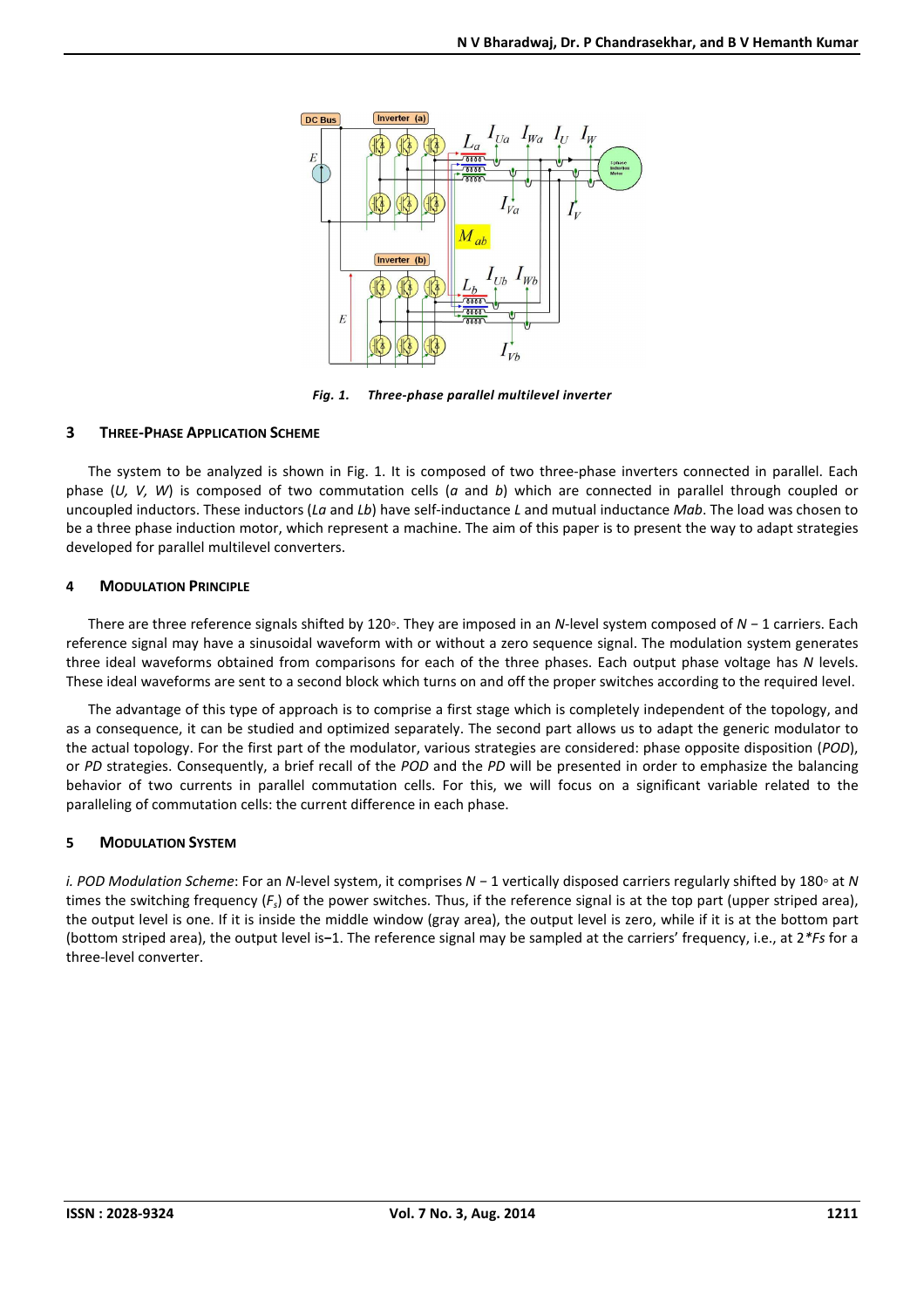

*Fig. 2. POD reference waveform* 

*ii. PD Modulation Scheme: PD* modulation in an *N*-level system consists of *N −* 1 vertically disposed carriers in phase. As in the *POD* modulation, if reference signal is at the top part (upper striped area), the output level is one, and if it is inside the middle window (gray area), the output level is zero. If it is at the bottom part (bottom striped area), the output level is *−*1. The carrier frequency is also equal to *N −* 1 times the switching frequency, and in a three-level system, sampling occurs at 2*\*Fs*.



*Fig. 3. PD reference waveform* 

## **6 CURRENT DIFFERENCE CONTROL**

With the intention to guarantee zero average current difference in each phase, it is essential to measure each of the two currents of each phase. In a classical multilevel modulation strategy, each cell is controlled by one modulator. The control is performed by adding a differential signal over both modulation signals. In our case, there is no separation of both modulation signals since the commutation for each cell is assigned seperately.



*Fig. 4. Three phase differential current*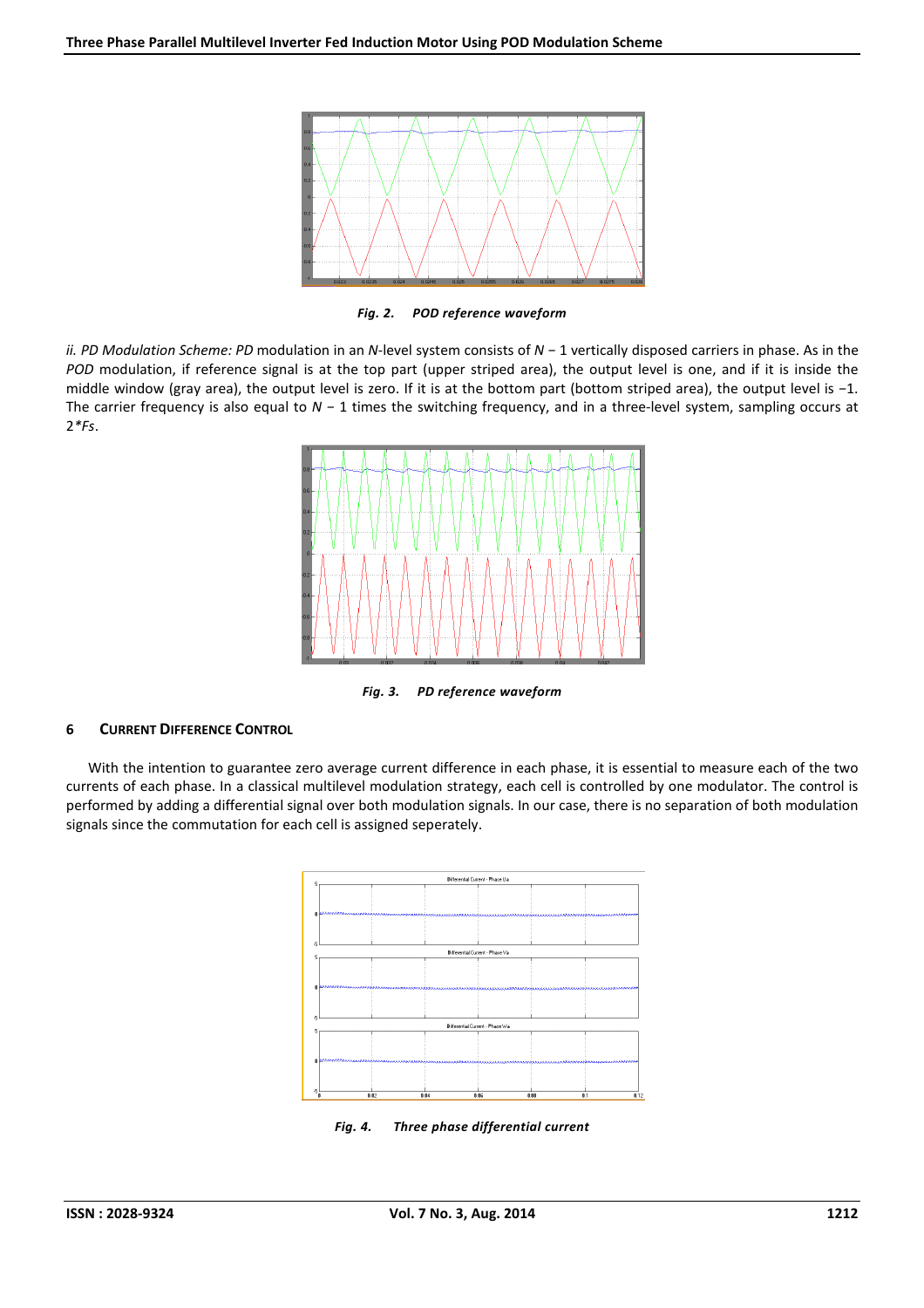## **7 SIMULATION RESULTS**

The simulation block in figure.1 shows the circuit with three phase induction motor load. The input voltage to the inverter cells is taken as 300V d.c. The mutual inductance values and the resistance values are taken accordingly. The corresponding output waveforms are as shown below.



*Fig. 5. Stator current, rotor speed and E.M torque* 



*Fig. 6. Three phase voltage waveforms of inverter* 

## **8 CONCLUSION**

The work developed in this paper has shown that it is possible to obtain the best characteristics of both strategies by using the POD strategy coupled to a method which compensates the transitions of the differential mode currents. It has been presented an active control of the differential mode current by adding a square waveform at the switching frequency, which removes the dc component of the differential mode current. This implies the need of measurement of the differential current and its comparison with a reference of zero current. POD modulation scheme has been successfully applied to an Induction Motor Drive.

## **REFERENCES**

- [1] J. Rodriguez, J. Lai, and F. Peng, "Multilevel inverters: A survey of topologies, controls and application," IEEE Trans. Ind. Electron., vol. 49, no. 4, pp. 724–738, Aug. 2002.
- [2] L. G. Franquelo, J. Rodriguez, J. I. Leon, S. Kouro, R. Portillo, and M. A. M. Prats, "The age of multilevel converters arrives," IEEE Ind. Electron. Mag., vol. 2, no. 2, pp. 28–39, Jun. 2008.
- [3] M. Malinowski, K. Gopakumar, J. Rodriguez, and M. A. Perez, "A survey on cascaded multilevel inverters," IEEE Trans. Power Electron., vol. 57, no. 7, pp. 2197–2206, Jul. 2010.
- [4] A. Nabae, I. Takahashi, and H. Akagi, "A new neutral-point-clamped PWM inverter," IEEE Trans. Ind. Appl., vol. IA-17, no. 5, pp. 518–523, Sep. 1981.